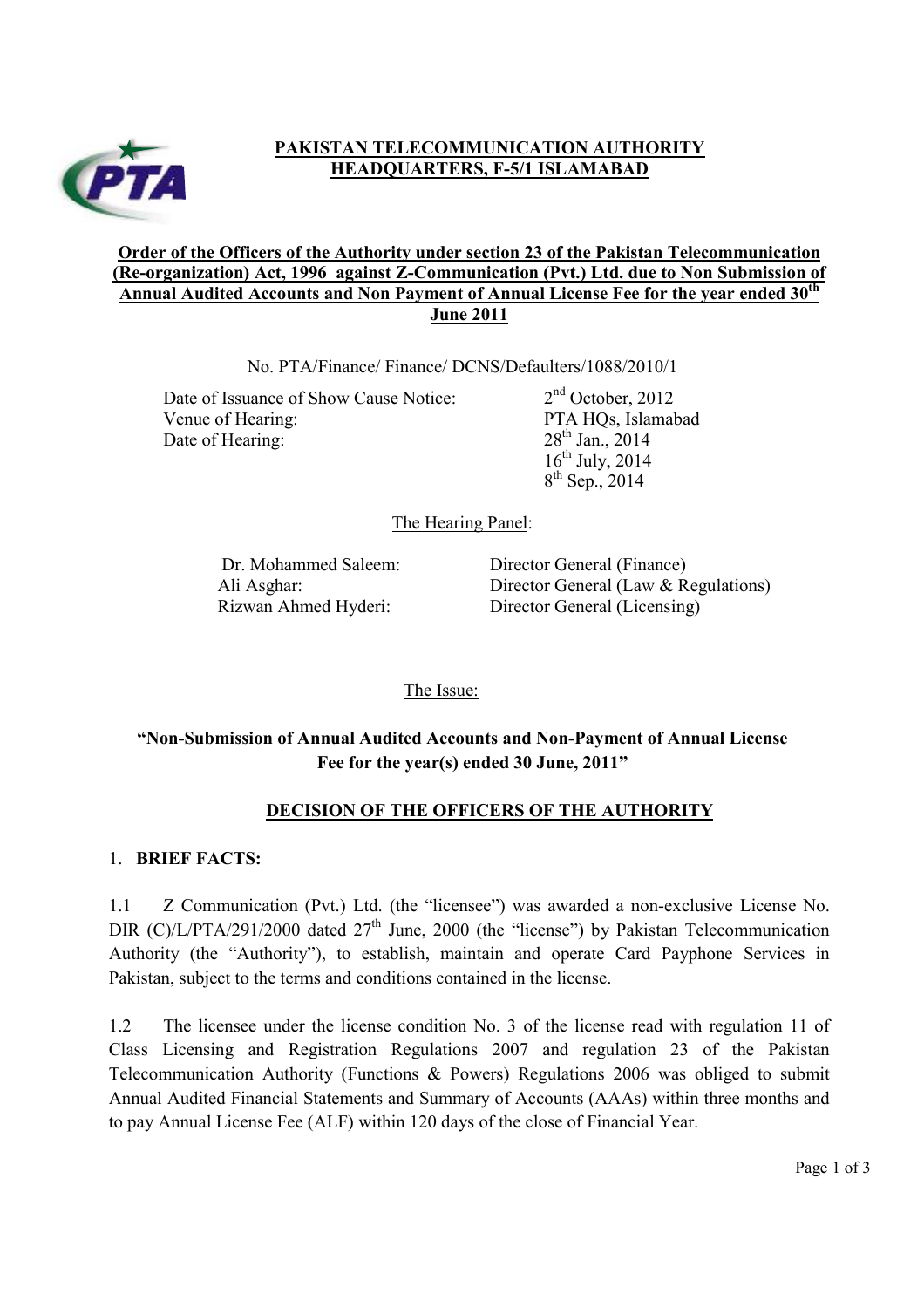1.3 The licensee vide letter dated 3<sup>rd</sup> October, 2011 was required to submit Annual Audited Accounts (AAAs) along with Annual License Fee for the year ended  $30<sup>th</sup>$  June, 2011 but in vain.

1.4 Due to failure to abide by terms and conditions of license, relevant regulations and direction issued for submission of AAAs and payment for the year ended 2011, a Show Cause Notice (SCN) dated 2<sup>nd</sup> October, 2012 under section 23 of the Pakistan Telecommunication (Reorganization) Act, 1996 (the "Act") was issued to the licensee. As per SCN, the licensee was required to remedy the aforementioned contravention by submitting AAAs along with ALF for the year ended 30<sup>th</sup> June 2011 including late payment additional fee  $\omega$ , 2% per month or part thereof within seven days of the issuance of SCN. In addition, the licensee was also directed to explain in writing within 30 days of the issuance of SCN as to why the license should not be suspended, terminated or any other enforcement order should not be passed against the licensee under section 23 of the Act. The licensee did not remedy the contravention within the stipulated time as given in the SCN.

1.5 The licensee vide letter received on  $20<sup>th</sup>$  November, 2012 submitted Accountant's report and requested for extension of time. In addition, the licensee vide letter received on  $22<sup>nd</sup>$  October. 2012 also submitted that Z-Communication had almost closed their pay phone business due to market situation, however, accounts would be provided accordingly and requested for extension of time for provision of requisite documents. The licensee was requested vide letter dated 24th Oct 2012 to provide a time frame for submission of Annual Audited Accounts and payment of Annual License Fee including Late Payment Additional Fee @ 2% per month but in vain.

1.6. Before passing an Order under sub-section 3 of section 23 of the Act, the licensee was given opportunities of hearing on  $28^{th}$  Jan.,  $2014$ ,  $16^{th}$  July,  $2014$  and  $8^{th}$  September, 2014. It would be pertinent to mention here that SCN and hearing notices were served at the address as provided and maintained by the licensee with the Authority as per regulation 46 of the Pakistan Telecommunication Authority (Functions & Powers) Regulations, 2006 but received back undelivered. In such circumstances the hearing panel has no option except to proceed *ex-parte* against the licensee as per available record.

1.6 After examination of the record, it is concluded that the licensee did not pay any heed to observe and comply with the terms and conditions of license with respect to submission of AAAs and payment of ALF.

### 2. **Order**

2.1. Keeping in view the above mentioned facts coupled with the available record, the hearing panel hereby decides as under:

(a) The license of Z-Communication (Pvt.) Ltd. is hereby **SUSPENDED** for a period of one month or till submission of Annual Audited Accounts along with payment of Annual License Fee for the year ended on  $30<sup>th</sup>$  June, 2011 including late payment additional fee  $(a)$  2% per month on the outstanding amount for each month or part thereof, whichever is earlier.